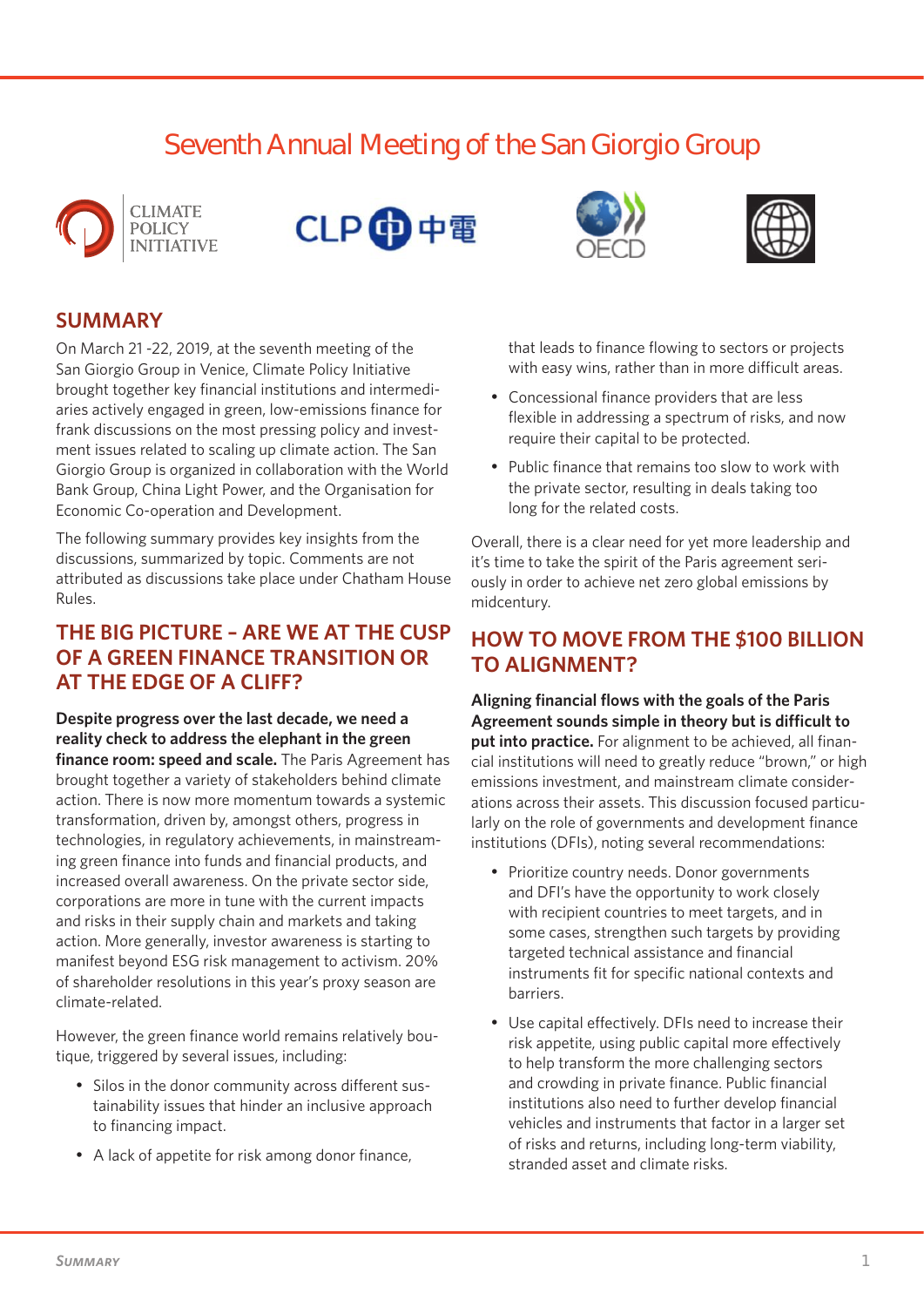- Do no harm. DFIs will increasingly have to take decisions on projects misaligned with Paris but that are within a country's economic development priorities – of which coal and gas generation, and non-resilient infrastructure are the most critical. Some DFI's are approaching this through a "do no harm" KPI.
- Transform the institutions. Incentives must be in place to give investment officers greater credit for financing aligned activities, i.e. through larger climate weightings in project assessments.

Overall, governments play a key role to enable alignment, both by increasing climate-linked funding and influencing the mandates and abilities of public financial institutions to do the same.

# **GREEN BANKS: A REAL POSSIBILITY OR A LONG SHOT?**

**Specialized institutions can help trigger systemic change, but no one size fits all.** Green banks are beneficial in that their structures can vary greatly depending on the country context, but typically are either a standalone institution, an add-on to an existing, private institution, or an add-on to a development finance institution. Standalone institutions, built from scratch, can define objectives from the outset for long-term success. They may also step in where there is an institutional framework failure, for example a government failing to provide utility services. However, in some countries, it may prove to be more efficient to mainstream climate action into the operations of existing institutions rather than establishing new institutions.

Regardless of its structure, elements of a green financial institutions' success are defined by its:

- ability to raise funds
- capacity and skillset of staff
- credibility
- political leadership

Above all else, though, the key to building capacity to run effective green financial institutions is country-to-country and institution-to-institution cooperation.

# **CLIMATE FINANCE FLOWS – QUO VADIS?**

**To achieve capital asset transformation, we need more than an increase in green flows.** With processes such as the Global Stocktake related to implementing the Paris Agreement, new framing for measuring progress may be necessary to ensure that not only are we reporting finance

flows but also whether the financing is achieving what is required. These include:

- a focus on [capital stock transformation](https://www.rmi.org/insight/climate-finance-levers-drive-capital-stock-transformation/) to provide a frame as to whether new financing is resulting in emissions sources being retired and replaced at the required rate;
- a focus on the [next frontier](https://climatepolicyinitiative.org/publication/climate-investment-research-collaborative-on-long-term-effectiveness-circle/) of investments needed to bend emissions curve on a sector by sector basis.

In all cases, understanding which financing into capital stock or assets needs to be reduced is an important element to include within the frame of measuring progress. Brown financing may be classified as investment in a brown project when a green alternative is credibly available. However, due to the many sectors currently struggling to produce a green alternative, there is still value in focusing on reducing the carbon impact of existing technologies, particularly in the heating and industrial sectors.

A focus on impact is also relevant when analyzing finance for broader sustainability goals, such as universal [energy](https://climatepolicyinitiative.org/publication/understanding-the-landscape-2018-tracking-finance-for-electricity-and-clean-cooking-access-in-high-impact-countries/)  [access.](https://climatepolicyinitiative.org/publication/understanding-the-landscape-2018-tracking-finance-for-electricity-and-clean-cooking-access-in-high-impact-countries/) Speaking to specific uses and services of what the finance is enabling allows for appropriate policy reforms and systemic changes to be proposed.

## **ADAPTATION AND RESILIENCE – CLIMATE RISK OR OPPORTUNITY?**

**There is an urgent need to spur greater investment into climate adaptation and resilience, in both the public and private sectors.** Adaptation is not an incremental, climate proofing problem – we need to look at it as a total transformational shift, similar to the low-carbon transition. However, current investments in adaptation constitute only a fraction of what is needed to avoid costly and catastrophic future impacts and progress in adaption and resilience finance over the last two years has been incredibly slow. To begin to tackle climate risks from a financial perspective, we face two urgent needs.

- First, we need to better take on the opportunity of resilient assets. For this, we need better products and better outcomes across the entire adaptation and resilience sector that can begin to build record of success from which to scale. While there are already great instruments out there, they need more capital, and soon.
- Second, we must better price the risk. Financial institutions need to move quickly to factor climate risk in their decisions, and price it correctly to ensure informed decision making by investors. Comprehensive analysis of climate risk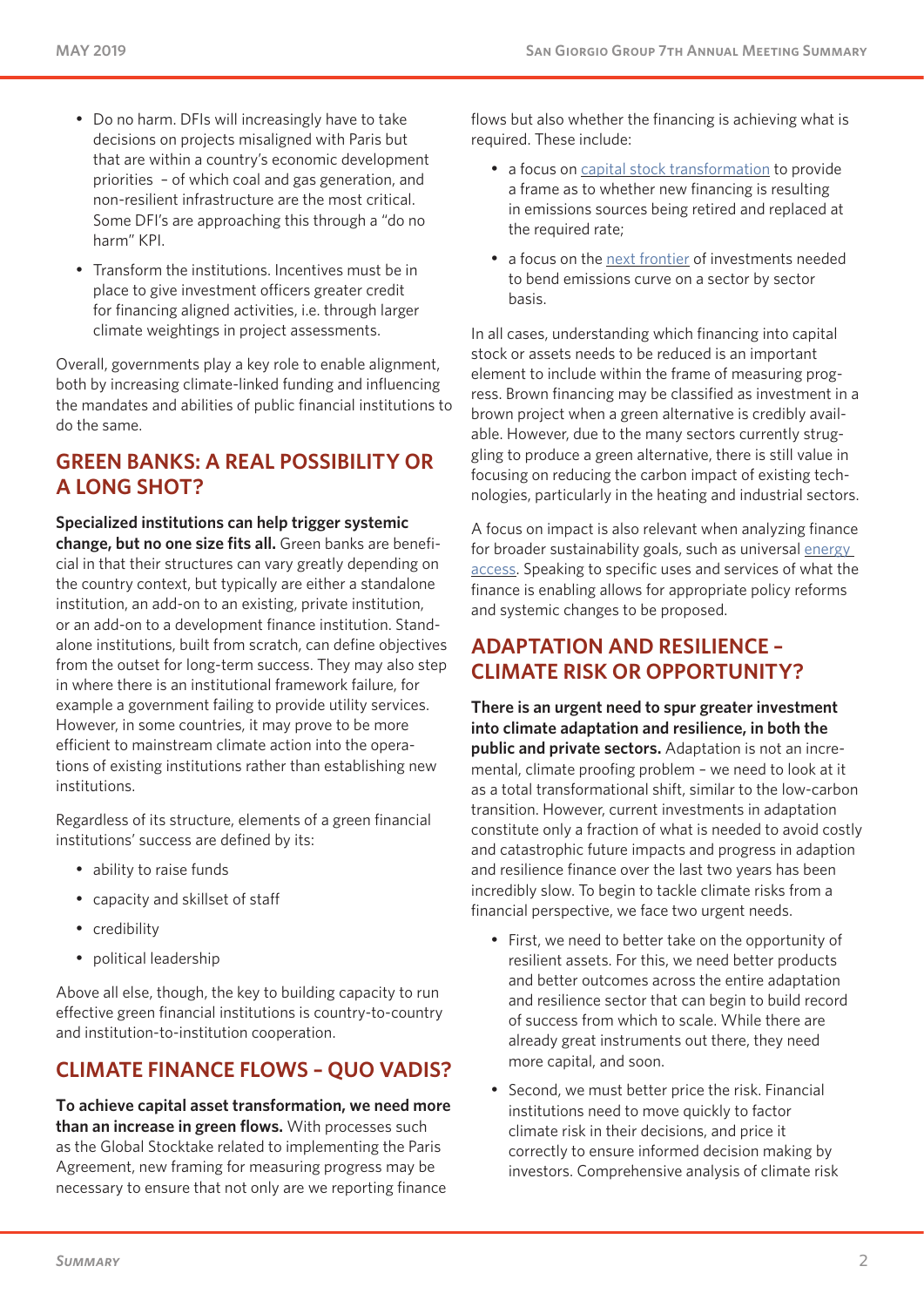assessments and its alignment with both Article 173 in France and the Task Force on Climaterelated Financial Disclosures' recommendations is crucial. It is often seen that the mispricing of climate-related physical risks, in turn, results in mispricing of assets, misallocation of capital, and raises questions of financial stability of the business. However, once investors observe valuation risk they will respond very quickly.

Many barriers will need to be overcome within companies to adapt to this change. These include:

- internal capacity building;
- developing a financial case for adaptation; and
- understanding how to tranform supply chains and systems.

As institutions work to make progress on both of these major challenges, unfortunately, conversations in this sector are often happening in silos; there is also an urgent need to bring different stakeholders together.

#### **SUSTAINABLE LAND USE FINANCE – HOW TO MAKE IT HAPPEN?**

**If we do not get land use right, all other efforts will be in vain: reducing the encroachment of agriculture on forests is crucial for climate change mitigation.**  How to protect forests is no secret, but the main sticking point remains who pays for the protection. Commercial models are needed which go beyond "do good" motivations. Private finance is still quite rare in the sector. Carbon markets have not materialized sustainable land use finance at sufficient scale and while there is interest from private investors who want to make an impact, there is a lack of investable pipeline and sophistication in opportunities which effectively blend public finance and are also attractive to mainstream large scale private finance.

Some promising examples of blended, replicable, and commercially viable sustainable land use finance initiatives include:

- The Natural Capital Financing Facility, run by EIB, is a EUR 120m fund guaranteed by 50m from the European Commission, which aims to demonstrate how natural capital financing can be profitable in Europe. As one example, a EUR 5m loan has been provided to the Athens municipal government to introduce green infrastructure for cooling and resilience.
- The [Responsible Commodities Facility](https://www.climatefinancelab.org/project/responsible-commodities-facility/) is a debt fund which provides low interest credit lines to

zero deforestation soy farmers in Brazil using capital raised on the international green bond markets.

- A platform called the [Forest Reserve Credits,](http://www.forestcredits.org.uk/projects) is being developed to promote compliance with the brazil forest code. Environmental conditionality is a key solution. There are opportunities for governments to integrate environmental conditionality into their own spending. For instance, the Brazilian government provides 30 million subsidies to farmers each year, but does not yet attach environmental conditionalities to that support.
- Models are being tested to have [hydro operators](https://www.climatefinancelab.org/project/cloud-forest-blue-energy-mechanism/) and [mangrove](https://www.climatefinancelab.org/project/coastal-risk-reduction/) beneficiaries pay. In such models, co-benefits, those related to employment for example, can also captured and monetized. Owners and operators of infrastructure in sensitive locations and heavy natural resource users, such as oil and gas companies, are also potential sources of conservation finance given their commercial nature.

While numerous initiatives exist to incubate promising sustainable investment business models, efforts are often fragmented and disjointed from potential private investors, highlighting the need for strengthened collaboration efforts rooted in the private sector, and provision of bridge capital to get large scale ideas off the ground.

## **BLENDED FINANCE – HOLY GRAIL OR LIMITS TO USEFULNESS?**

**Blended finance is arguably one of the most [promis](https://climatepolicyinitiative.org/publication/blended-finance-clean-energy-experiences-opportunities/)[ing tools to mobilize private capital](https://climatepolicyinitiative.org/publication/blended-finance-clean-energy-experiences-opportunities/) for climate action.**  However, the current blended climate finance stock, globally, is still relatively small, around USD 48bn over the past few years, and leverage ratios could be much higher, as per a recent [study by Convergence](https://www.convergence.finance/knowledge/7LEqTu0YeceaQugSWaSKSk/view).

Some promising examples of blended finance initiatives include:

- [Indonesian Tropical Landscapes Finance Facility,](http://tlffindonesia.org/) which is aimed at attracting institutional investor capital in to large-scale restoration, sustainable agriculture, and renewables.
- [Finance in Motion public-private partner](https://www.finance-in-motion.com/impact-investing/public-private-partnerships/)[ship](https://www.finance-in-motion.com/impact-investing/public-private-partnerships/) structured funds have grown to a USD 1bn platform of public capital under perpetual management – allowing investment of USD 12bn in energy efficiency, agroforestry, and microfinance in various geographies. Profits are then reinvested into technical assistance for capacity building.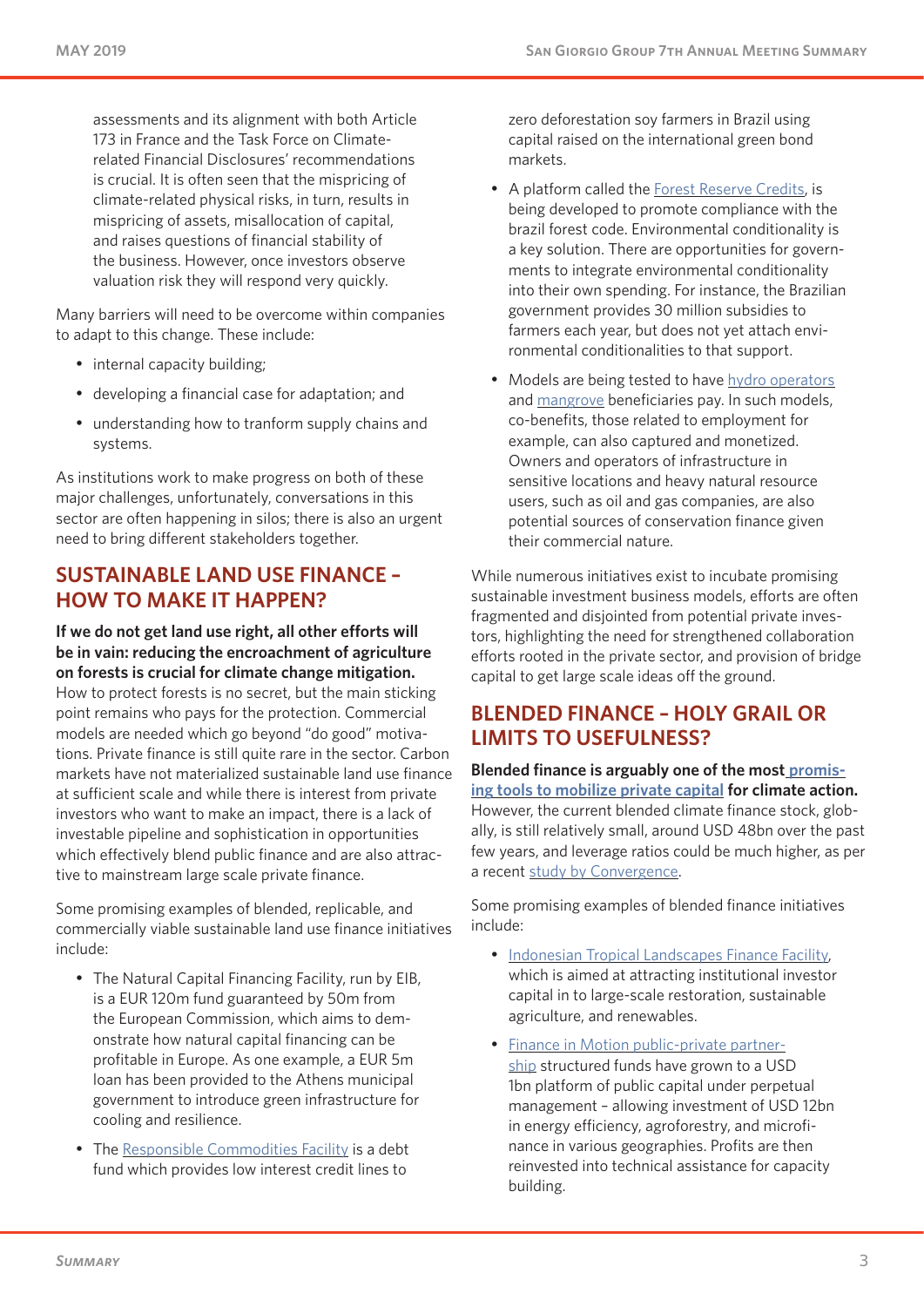- [EIB portfolio](https://www.eib.org/en/products/sheets/guarantee-instruments-features.htm) shows the importance of sharing knowledge with the private sector. Last year, EUR 750m of equity investments leveraged EUR 20bn in capital at the fund level, and in turn, USD 60bn of investment on the ground.
- [Long-Term FX Risk Management](https://www.climatefinancelab.org/project/long-term-currency-swap/) is an instrument from the Lab that transfers currency risk into its global risk pool for currency risk via swaps and forwards for investors. It is very scalable, and increased scale minimizes risk exposure and attracts larger investors. So far, it has hedged USD 240 mn of climate-related investment in 11 countries.

Much can be done to improve the effectiveness of blended finance. Priorities in this space include:

- Aggregation and scale. Large blended vehicles or megadeals are needed rather than a project-byproject, transaction-by-transaction approach.
- Geographic reach. There are many good deals for the private sector in Europe, but not in Africa. This needs to change.
- Incubation and acceleration. Grants and patient capital are needed to develop transactions, support the teams behind them, and get blended finance deals to market. However, a venture seeking approach with a commercial mentality is needed. Examples of this include [Convergence](https://www.convergence.finance/) and [the Lab,](https://www.climatefinancelab.org/) which also provide independent technical advice for donors and investors.
- Repurposing structures. Rather than innovation for innovation sake, existing financial instruments can be repurposed and appeal more to private investors, who are already wary of technology risk and do not need additional risks from creating something new in financing, too.
- Risk taking by DFIs. DFIs could do more with existing balance sheet structures to take more junior risk positions. But to do this, internal incentives, structures, and mandates need to change, and DFI principles have to be more rigorously implemented and independently monitored.
- Structuring driven by the private sector. While most blended finance deals are currently structured by MDBs, the private sector could structure the deals and take more of a risk return perspective.
- Support the private sector. Subsidizing the private sector raises concerns, but support is essential

given climate needs. Furthermore, risk needs to be priced to attract, not crowd out, the private sector.

## **SUSTAINABLE CITIES – HOW TO CLOSE THE GAP BETWEEN AMBITION AND INVESTMENT?**

**The world's one hundred largest cities are on track to exhaust their own carbon budgets by 2025, and will use the entire world's carbon budget by 2060.** The expectations placed on cities since COP21 have also skyrocketed on a political level. Yet, the link to finance for such actions in emerging market cities is still missing.

Alignment between municipal and national political agendas for cities climate finance is critical. Cities in many emerging markets often have little control over budgetary resources, depending on central government transfers for over 80% of revenues, and dividing the few discretionary resources among multiple other spending priorities, including housing, health, education, and water. In addition, while climate preparations have accelerated in cities, they are rarely connected to the financial instruments needed to execute them. In addition, political windows for implementing projects are very small, with mayors changing frequently and high risks of policy reversal or loss of political will. To attract investor interest, cities also need to move from a project-by-project approach to a sustainable infrastructure framework that is responsive to new information and technologies.

These barriers can be addressed in several ways:

- Greater integration between technology, climate preparation, and finance in cities. To help design and expand the range of instruments available for this purpose, development finance providers should pay closer attention to cities' fiscal circumstances, particularly their revenue flows and tax collection.
- Greater focus on ideas with other environmental co-benefits or cashflows to gain political traction. Performance-based air quality instruments, for example, can reduce healthcare costs and public health burdens, while also engaging citizens more directly by financing popular transport electrification projects and generating private sector interest through the monetization of avoided costs.
- Greater pace of innovation. Progress can be accelerated by learning the lessons from success and failure stories of coalitions of actors in a more standardized way. Fostering a platform for collaboration can support this path. The French and German governments are taking steps in this